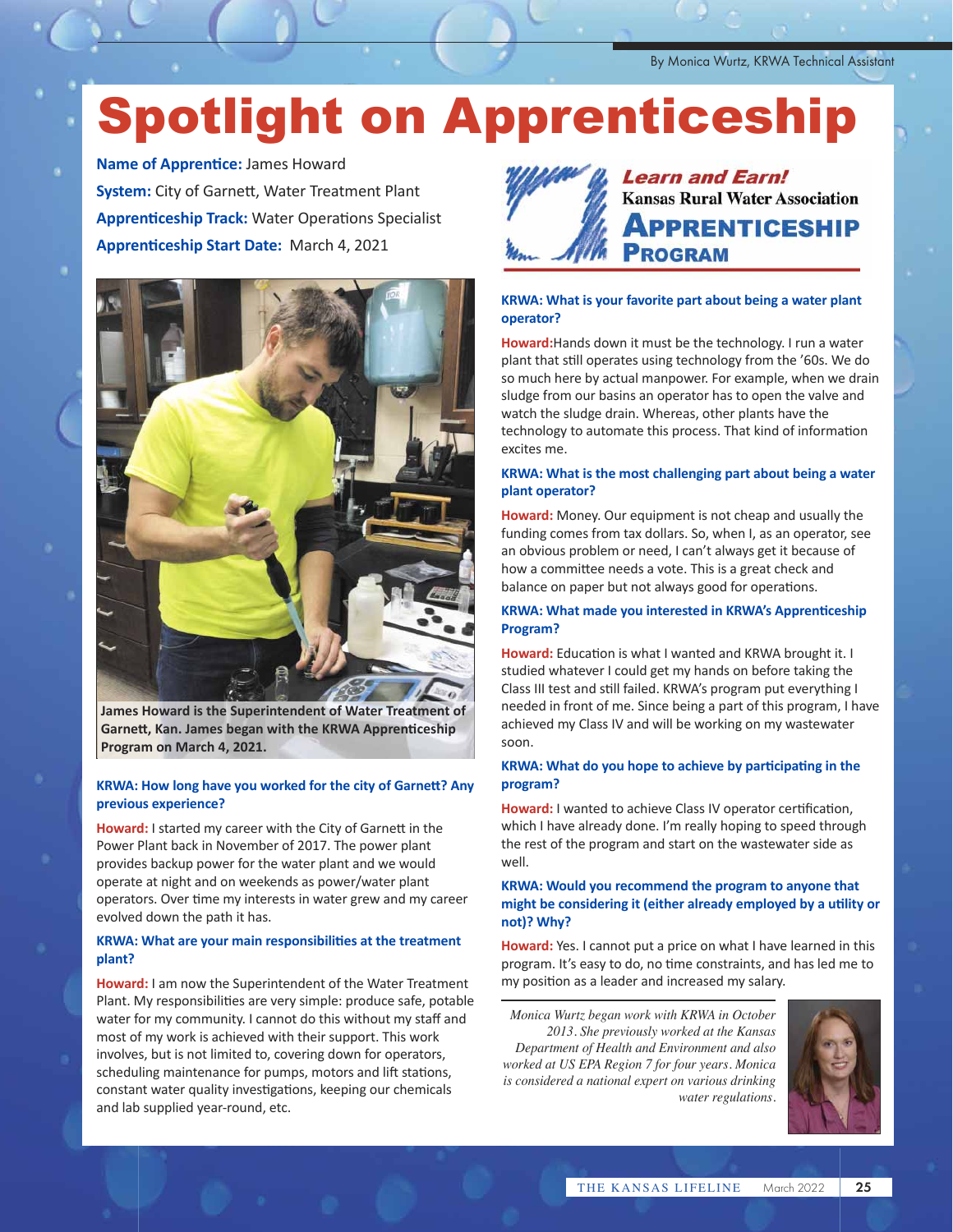

**WATER AND WASTEWATER OPERATORS ARE ESSENTIAL TO EVERY COMMUNITY, CREATING A STABLE JOB OPPORTUNITY FOR LONG-TERM CAREERS.** 



*The KRWA Registered Apprenticeship Program is recognized by the Kansas Department of Labor and with other state associations through National Rural Water Association, under the U.S. Department of Labor. The Apprenticeship Program is designed to help train the next generation of skilled workers and provide standardized training across the nation in Drinking Water and Wastewater professionals' occupations. Apprentices will earn-while-they-learn in a structured two-year training program that combines on-the-job training with related technical instruction. Apprentices work with knowledgeable and passionate people who ensure that Americans can continue relying on safe drinking water and vital wastewater services that protect public health and the environment.* 

*Water and wastewater workers provide an invaluable service – day in and day out. Their work is essential to protecting public health and the environment. See the next page for more information about the KRWA Apprenticeship Program. To apply, contact KRWA Apprenticeship Coordinator Monica Wurtz.*